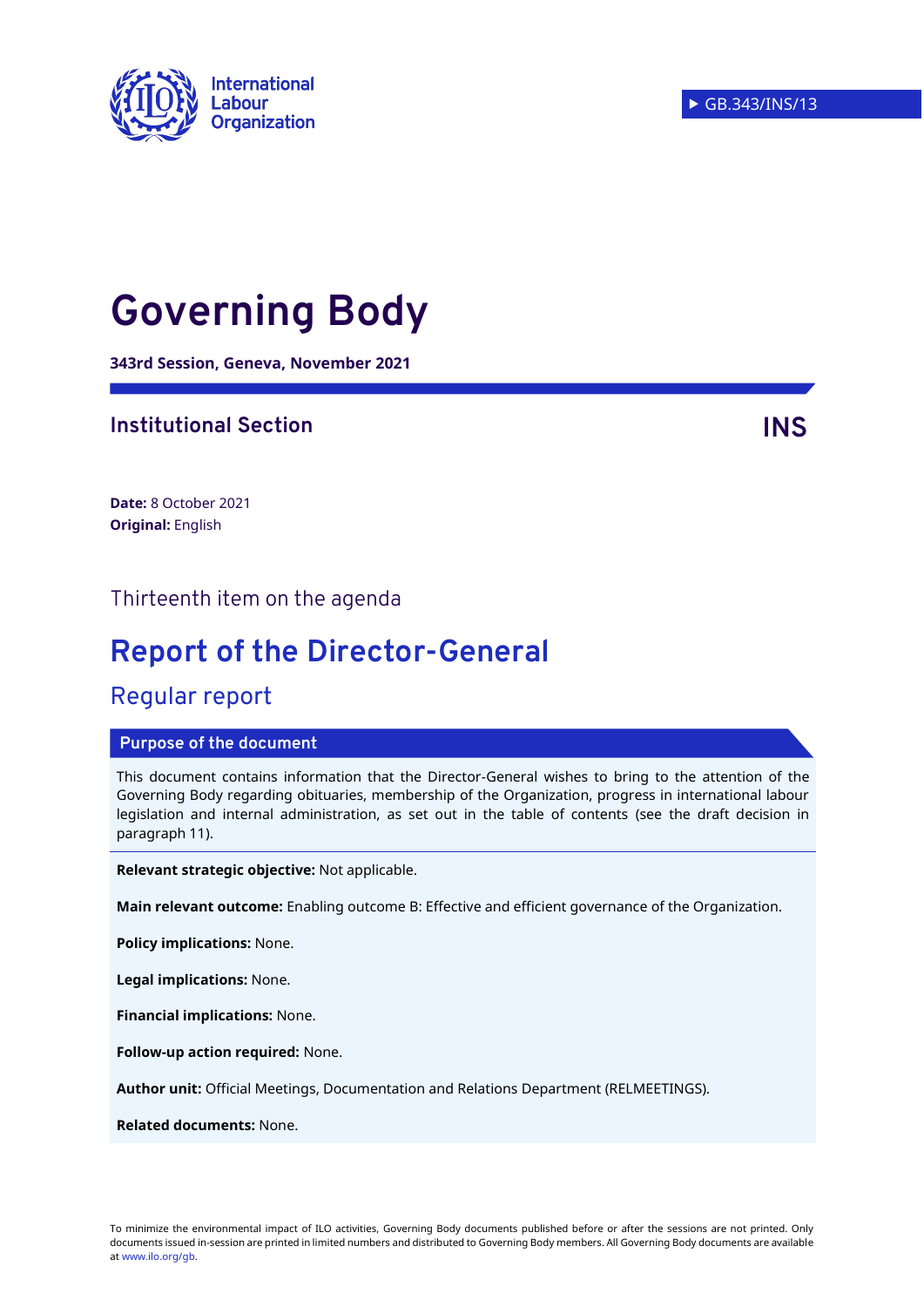## Table of contents

### Page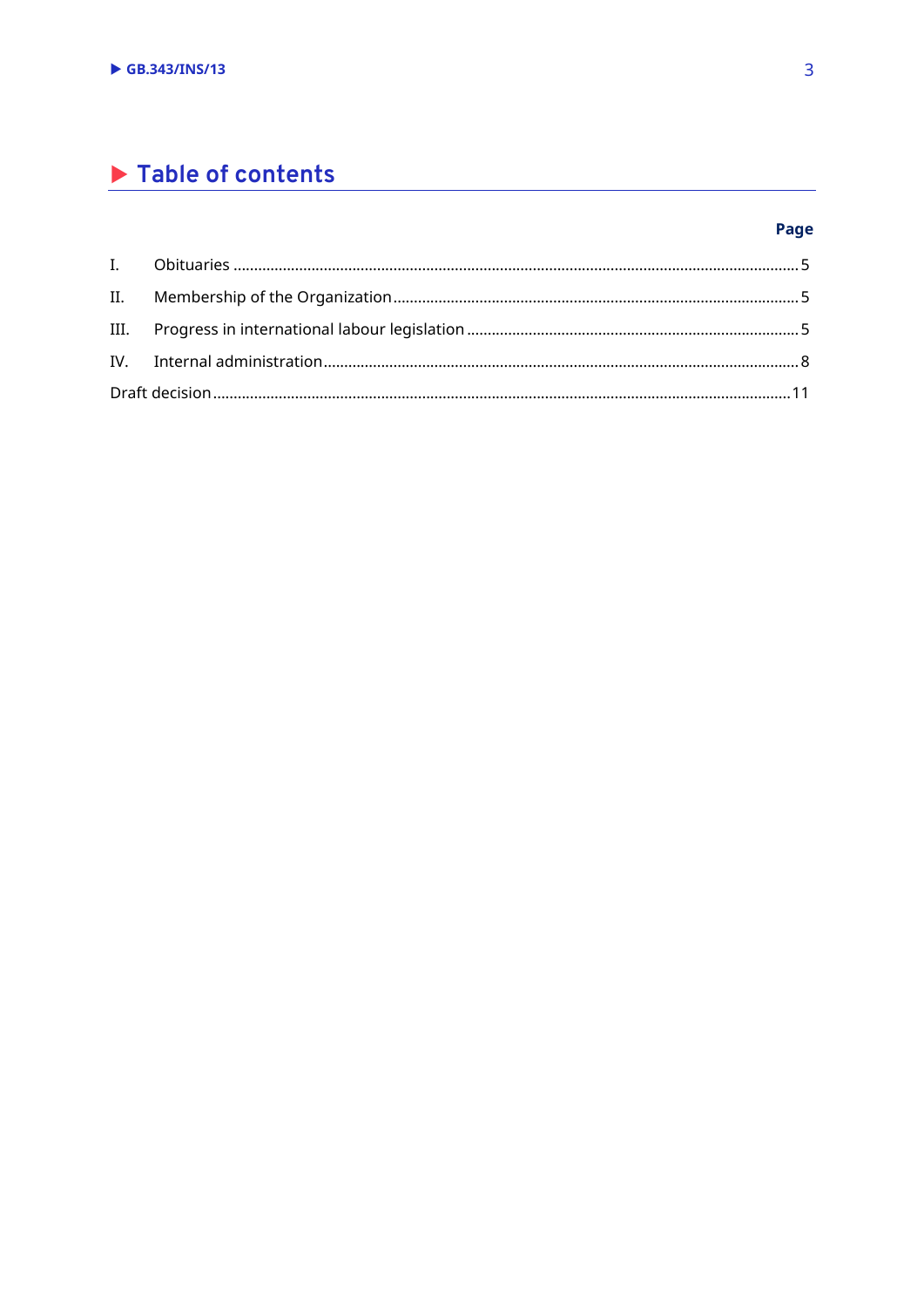### <span id="page-2-0"></span>**I. Obituaries**

### **Mr Newstead Zimba**

- $1<sub>1</sub>$ The Director-General announces with deep regret the passing, on 23 June 2021, of Mr Newstead Zimba, former Worker member of the Governing Body.
- $2.$ Mr Zimba was a Zambian trade unionist and politician, and the Secretary General of the Zambia Congress of Trade Unions (ZCTU) for a period of 17 years, between 1974 and 1991. He served as a regular member of the Workers' group of the Governing Body in 1990 and as a deputy or substitute member of the same group between 1975 and 1991. He represented Zambian workers at the International Labour Conference on ten occasions, between 1975 and 1990. Mr Zimba also served as Minister of Home Affairs in the Government of Zambia between 1991 and 1996, and as Minister of Labour and Social Security from 1996 to 1998.
- Mr Zimba vigorously defended workers' rights and was a well-respected figure of the  $3.$ trade union movement in Zambia. As a member of the United National Independence Party from 1960 and a member of the National Union of Teachers since 1962, he was always active on the political front and committed to trade union rights and social justice. After serving as Minister of Home Affairs and as Minister of Labour and Social Security in the Government of Zambia, Mr Zimba continued supporting the labour movement. Mr Zimba will be remembered for his fervent dedication to workers' rights, social justice and social dialogue, not only in Zambia, but also by the international community.

### <span id="page-2-1"></span>**II. Membership of the Organization**

4. The membership of the Organization has not changed during the period under review.

### <span id="page-2-2"></span>**III. Progress in international labour legislation**

### **Ratifications of Conventions**

5. Since the information submitted to the 341st Session of the Governing Body, the Director-General has registered, up to 16 September 2021, the following **51** ratifications of international labour Conventions; the ratification by 7 Member States of the Protocol of 2014 to the Forced Labour Convention, 1930, and by 3 Member States of the Protocol of 2002 to the Occupational Safety and Health Convention, 1981.

| <b>Member State</b>    | <b>Ratification date</b> | <b>Instruments</b>                                                                                                                                                                                                                                                                                                                                                                                                                                        |  |
|------------------------|--------------------------|-----------------------------------------------------------------------------------------------------------------------------------------------------------------------------------------------------------------------------------------------------------------------------------------------------------------------------------------------------------------------------------------------------------------------------------------------------------|--|
| Antigua and<br>Barbuda | 28 July 2021             | Home Work Convention, 1996 (No. 177), Private<br>Employment Agencies Convention, 1997 (No. 181), Safety<br>and Health in Agriculture Convention, 2001 (No. 184),<br>Seafarers' Identity Documents Convention (Revised),<br>2003 (No. 185), Promotional Framework for Occupational<br>Safety and Health Convention, 2006 (No. 187), Work in<br>Fishing Convention, 2007 (No. 188), Domestic Workers<br>Convention, 2011 (No. 189), Protocol of 2014 to the |  |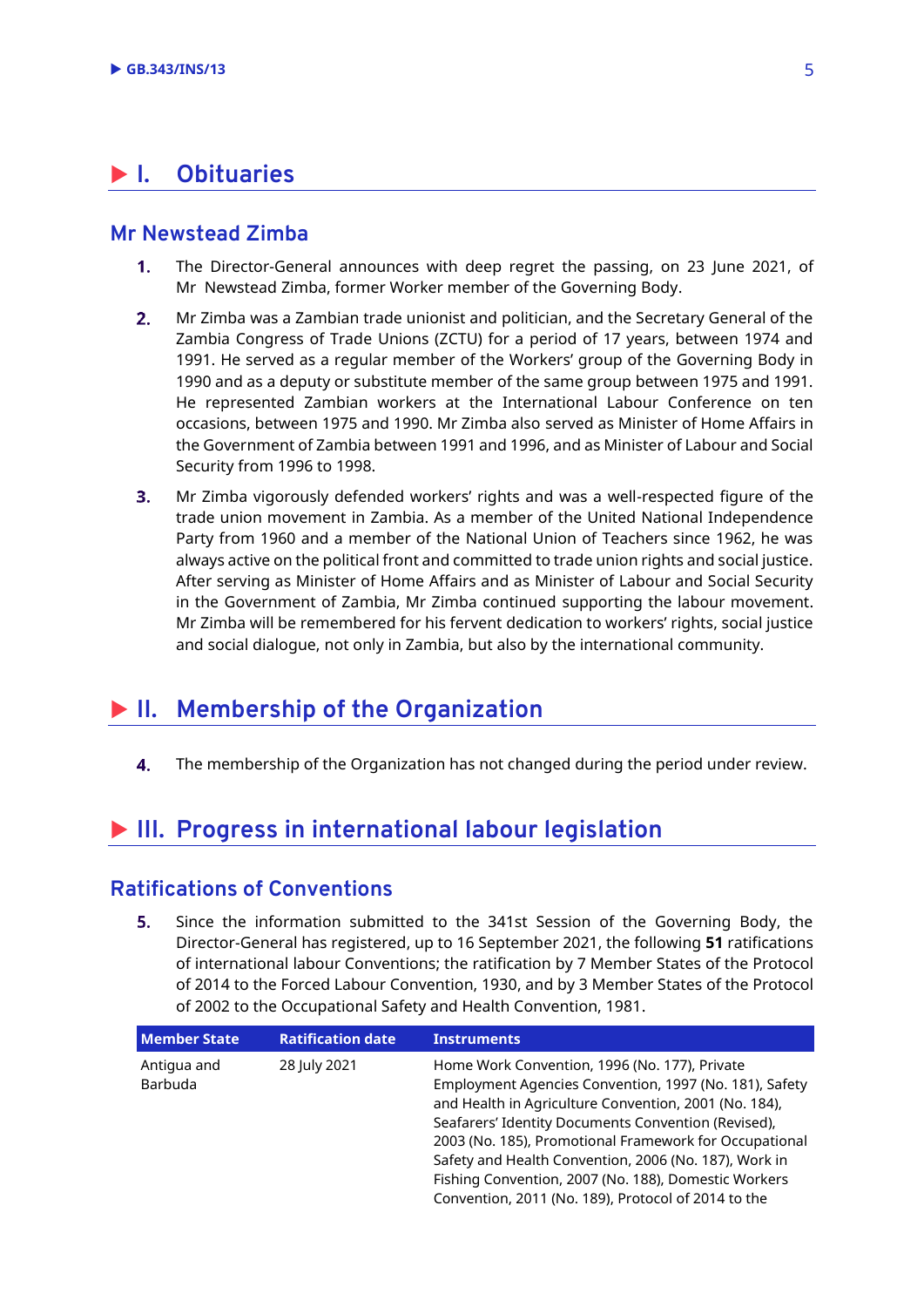| <b>Member State</b>    | <b>Ratification date</b> | <b>Instruments</b>                                                                                                                                                                                                                                                                                 |  |
|------------------------|--------------------------|----------------------------------------------------------------------------------------------------------------------------------------------------------------------------------------------------------------------------------------------------------------------------------------------------|--|
|                        |                          | Forced Labour Convention, 1930 and Protocol of 2002 to<br>the Occupational Safety and Health Convention, 1981                                                                                                                                                                                      |  |
| Argentina              | 23 February 2021         | Violence and Harassment Convention, 2019 (No. 190)                                                                                                                                                                                                                                                 |  |
| Comoros                | 15 July 2021             | Migration for Employment Convention (Revised), 1949<br>(No. 97), Migrant Workers (Supplementary Provisions)<br>Convention, 1975 (No. 143), Protocol of 2014 to the<br>Forced Labour Convention, 1930                                                                                               |  |
| Ecuador                | 19 May 2021              | Violence and Harassment Convention, 2019 (No. 190)                                                                                                                                                                                                                                                 |  |
| Germany                | 23 June 2021             | Indigenous and Tribal Peoples Convention, 1989<br>(No. 169)                                                                                                                                                                                                                                        |  |
| Greece                 | 30 August 2021           | Promotional Framework for Occupational Safety and<br>Health Convention, 2006 (No. 187), Violence and<br>Harassment Convention, 2019 (No. 190)                                                                                                                                                      |  |
| Iraq                   | 21 May 2021              | Safety and Health in Agriculture Convention, 2001<br>(No. 184) and Seafarers' Identity Documents Convention<br>(Revised), 2003 (No. 185)                                                                                                                                                           |  |
| Luxembourg             | 18 March 2021            | Employment Policy Convention, 1964 (No. 122), Tripartite<br>Consultation (International Labour Standards)<br>Convention, 1976 (No. 144), Promotional Framework for<br>Occupational Safety and Health Convention, 2006<br>(No. 187) and Protocol of 2014 to the Forced Labour<br>Convention, 1930   |  |
| Malta                  | 14 May 2021              | Domestic Workers Convention, 2011 (No. 189)                                                                                                                                                                                                                                                        |  |
| <b>Mauritius</b>       | 1 July 2021              | Violence and Harassment Convention, 2019 (No. 190)                                                                                                                                                                                                                                                 |  |
| Mozambique             | 25 May 2021              | Maritime Labour Convention, 2006, as amended<br>(MLC, 2006)                                                                                                                                                                                                                                        |  |
| Norway                 | 8 July 2021              | Domestic Workers Convention, 2011 (No. 189)                                                                                                                                                                                                                                                        |  |
| Peru                   | 18 June 2021             | Protocol of 2014 to the Forced Labour Convention, 1930                                                                                                                                                                                                                                             |  |
| Republic of Korea      | 20 April 2021            | Forced Labour Convention, 1930 (No. 29), Freedom of<br>Association and Protection of the Right to Organise<br>Convention, 1948 (No. 87) and Right to Organise and<br>Collective Bargaining Convention, 1949 (No. 98)                                                                               |  |
| Republic of<br>Moldova | 25 May 2021              | Occupational Health Services Convention, 1985 (No. 161)                                                                                                                                                                                                                                            |  |
| Saint Lucia            | 14 May 2021              | Occupational Safety and Health Convention, 1981<br>(No. 155) and Protocol of 2002 to the Occupational Safety<br>and Health Convention, 1981                                                                                                                                                        |  |
| Saudi Arabia           | 26 May 2021              | Protocol of 2014 to the Forced Labour Convention, 1930                                                                                                                                                                                                                                             |  |
| Senegal                | 1 March 2021             | Occupational Safety and Health Convention, 1981<br>(No. 155), Occupational Health Services Convention, 1985<br>(No. 161), Promotional Framework for Occupational<br>Safety and Health Convention, 2006 (No. 187) and<br>Protocol of 2002 to the Occupational Safety and Health<br>Convention, 1981 |  |
| Sierra Leone           | 25 August 2021           | Migration for Employment Convention (Revised), 1949<br>(No. 97), Migrant Workers (Supplementary Provisions)<br>Convention, 1975 (No. 143), Labour Administration                                                                                                                                   |  |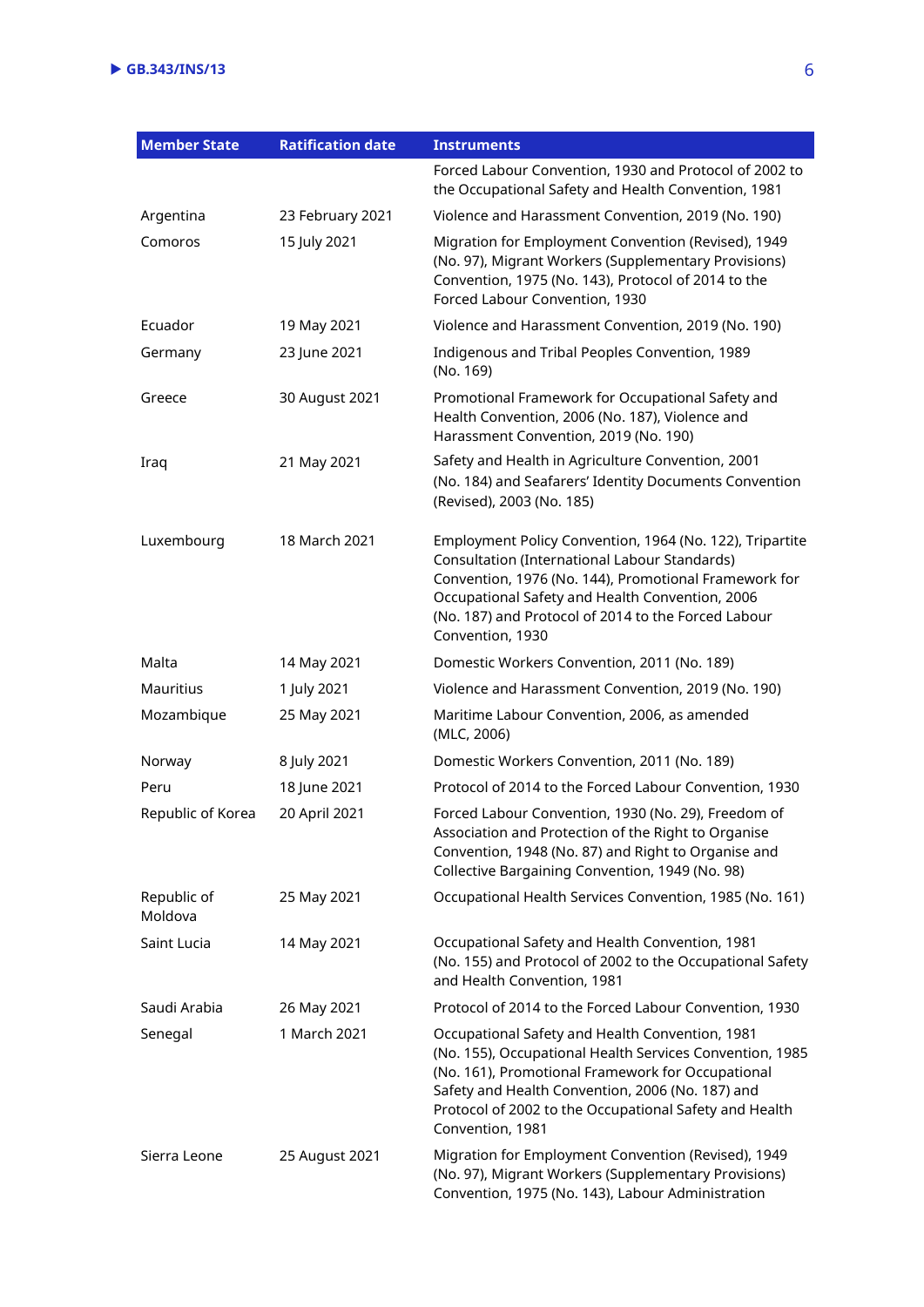| <b>Member State</b> | <b>Ratification date</b> | <b>Instruments</b>                                                                                                                                                                                                                                                                                                                                                                                                                                                                                                 |  |  |
|---------------------|--------------------------|--------------------------------------------------------------------------------------------------------------------------------------------------------------------------------------------------------------------------------------------------------------------------------------------------------------------------------------------------------------------------------------------------------------------------------------------------------------------------------------------------------------------|--|--|
|                     |                          | Convention, 1978 (No. 150), Occupational Safety and<br>Health Convention, 1981 (No. 155), Private Employment<br>Agencies Convention, 1997 (No. 181), Promotional<br>Framework for Occupational Safety and Health<br>Convention, 2006 (No. 187), Domestic Workers<br>Convention, 2011 (No. 189) and Protocol of 2014 to the<br>Forced Labour Convention, 1930                                                                                                                                                       |  |  |
| Slovenia            | 14 April 2021            | Home Work Convention, 1996 (No. 177)                                                                                                                                                                                                                                                                                                                                                                                                                                                                               |  |  |
| Somalia             | 8 March 2021             | Migration for Employment Convention (Revised), 1949<br>(No. 97), Migrant Workers (Supplementary Provisions)<br>Convention, 1975 (No. 143), Tripartite Consultation<br>(International Labour Standards) Convention, 1976<br>(No. 144), Occupational Safety and Health Convention,<br>1981 (No. 155), Private Employment Agencies<br>Convention, 1997 (No. 181), Promotional Framework for<br>Occupational Safety and Health Convention, 2006<br>(No. 187) and Violence and Harassment Convention,<br>2019 (No. 190) |  |  |
| Sudan               | 17 March 2021            | Freedom of Association and Protection of the Right to<br>Organise Convention, 1948 (No. 87), Tripartite<br>Consultation (International Labour Standards)<br>Convention, 1976 (No. 144) and Protocol of 2014 to the<br>Forced Labour Convention, 1930                                                                                                                                                                                                                                                               |  |  |
| Tunisia             | 22 July 2021             | Promotional Framework for Occupational Safety and<br>Health Convention, 2006 (No. 187)                                                                                                                                                                                                                                                                                                                                                                                                                             |  |  |
| Turkmenistan        | 14 April 2021            | Employment Policy Convention, 1964 (No. 122)                                                                                                                                                                                                                                                                                                                                                                                                                                                                       |  |  |
| Uzbekistan          | 14 September 2021        | Promotional Framework for Occupational Safety and<br>Health Convention, 2006 (No. 187)                                                                                                                                                                                                                                                                                                                                                                                                                             |  |  |

### **Denunciation of Convention**

6. The Director-General registered, on 24 August 2021, the denunciation by Denmark of the Workmen's Compensation (Occupational Diseases) Convention (Revised), 1934 (No. 42).

### **Ratifications/acceptances of the Instrument for the Amendment of the Constitution of the International Labour Organization, 1986**

 $7.$ Since the preparation of the document submitted to the 341st Session (March 2021) of the Governing Body, the Director-General has received the following ratifications of the Instrument for the Amendment of the Constitution of the International Labour Organization, 1986:

| Republic of Moldova | Acceptance   | 24 February 2021  |
|---------------------|--------------|-------------------|
| Somalia             | Ratification | 17 March 2021     |
| Ireland             | Ratification | 17 September 2021 |

The total number of ratifications and acceptances is now **117** including two by Members 8. of chief industrial importance. As a result, an additional 8 ratifications/acceptances by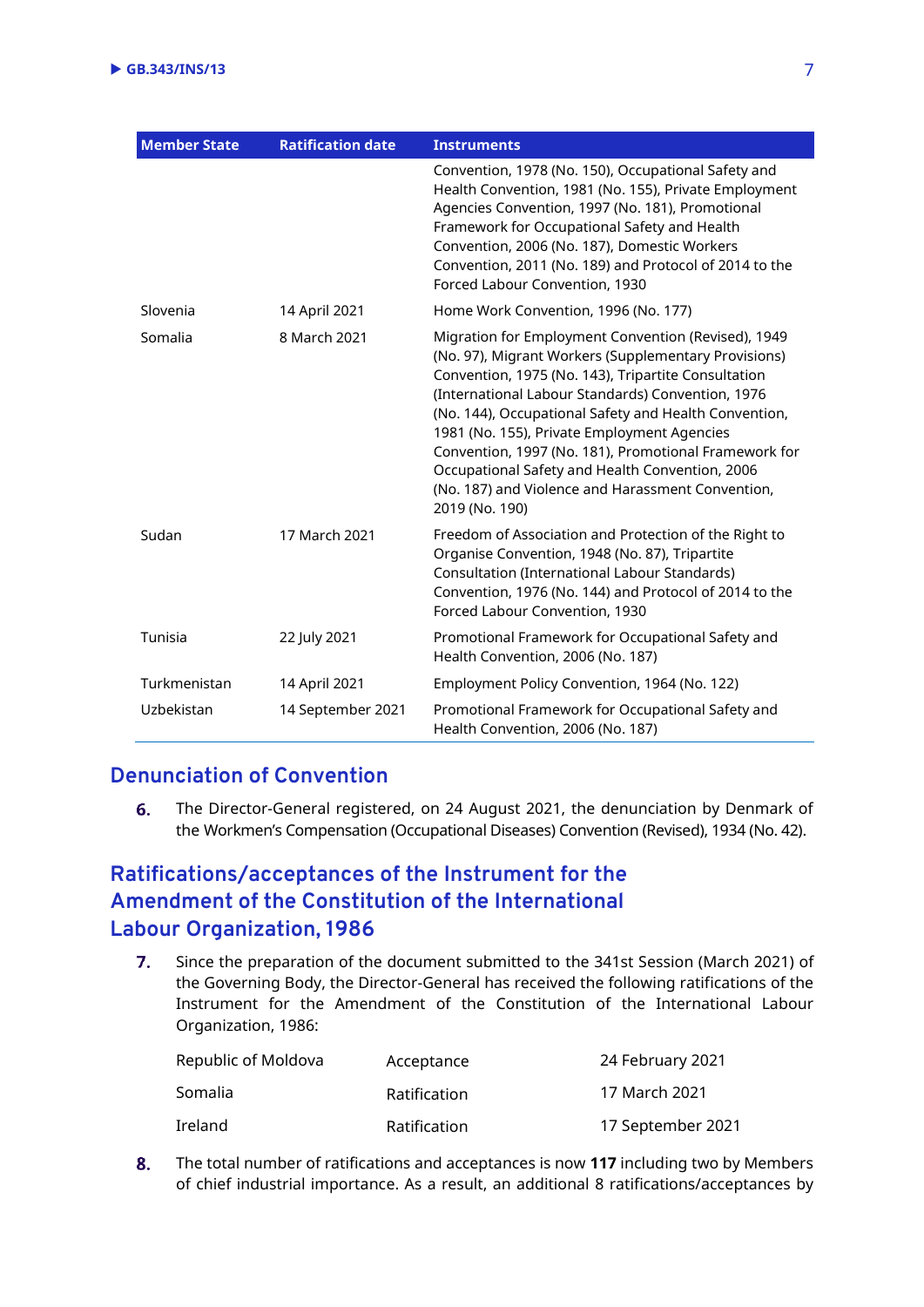Member States – including 3 by Members of chief industrial importance – are required for the Instrument to enter into force.  $^{\rm 1}$ 

### <span id="page-5-0"></span>**IV. Internal administration**

 $9<sub>1</sub>$ Article 4.2(d) of the Staff Regulations states:

> Vacancies in the Director and Principal Officer category shall be filled by the Director-General by transfer in the same grade, promotion or appointment. Such promotions or appointments, other than to vacancies in technical cooperation projects, shall be reported to the Governing Body with a short statement of the qualifications of the persons so promoted or appointed.

10. The following appointments are accordingly reported to the Governing Body:

#### **Mr Italo Cardona Monterroza** (El Salvador)

Appointed Director of the ILO Decent Work Technical Support Team and Country Office for the Andean Countries (DWT/CO-Lima) and promoted to D.1 level, with effect from 1 November 2021.

Born in 1967, Mr Cardona holds a Bachelor of Science in Law from the Central American University (El Salvador) and a Master's degree from Salamanca University (Spain).

In 2000, Mr Cardona joined the ILO in the International Programme on the Elimination of Child Labour. From 2009, he served as a Senior Technical Specialist in Labour Law and Labour Administration in the ILO Country Office for the Andean Countries. He has been in charge of the coordination of ILO activities in Colombia since 2016.

Mr Cardona's professional career dealing with labour issues has spanned some 25 years. He has gained extensive managerial experience in the international and national public sectors, having been employed by the Ministry of Labour of El Salvador at the beginning of his professional career. Mr Cardona has acquired a wide range of skills and experience in technical cooperation, labour administration, social dialogue, and in political advisory roles.

#### **Ms Sharon Compton** (United Kingdom)

Appointed Chief of the Talent Management Branch (HR/TALENT) and promoted to D.1 level with effect from 1 September 2021.

Born in 1966, Ms Compton holds a Bachelor of Science in Physics from Bristol University. Her career combines management consultancy, HR systems implementation and human resources in the private and public sectors, across a range of organizations within the UN Common System.

<sup>1</sup> In accordance with article 36 of the ILO Constitution, to enter into force, an amendment to the ILO Constitution must be ratified or accepted by two thirds of ILO Member States, including at least five of the ten Members of chief industrial importance. As there are currently 187 Member States, the 1986 Amendment needs to be ratified or accepted by 125 of them.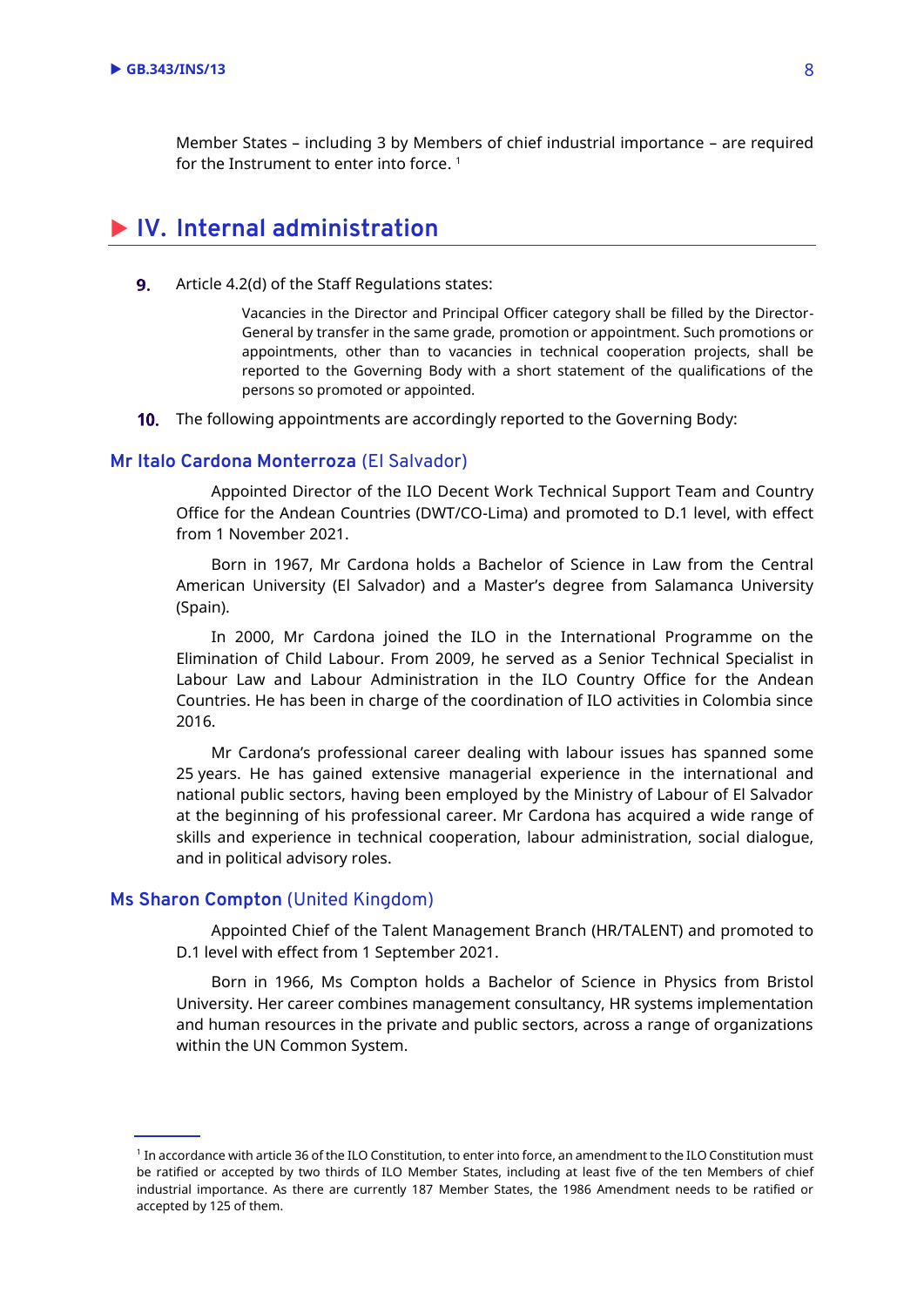Ms Compton has worked in human resources for over 25 years. As a consultant with Price Waterhouse, she worked with the UN Secretariat, the ILO, the United Nations Development Programme, the United Nations Children's Fund and the United Nations High Commissioner for Refugees to design harmonized HR processes, taking into account the contextual needs of each organization. She established her own consulting company in 1999 and supported the implementation of the ILO's first integrated competency-based HR strategy. She was also in charge of the Talent Management, Payroll and Benefits elements of the ILO's Integrated Resource Information System Project (IRIS) until the end of 2004.

Ms Compton joined the ILO's Strategic Programming and Management Department (PROGRAM) in 2006 as a Human Resources Business Analyst. She transferred to the Human Resources Development Department (HRD) in September 2011 as the Coordinator of the Capability and Performance Unit in the Talent Management Branch, and has been acting as the Chief of the Talent Management Branch since March 2020.

#### **Mr Franck Hagemann** (Germany)

Appointed Director of the Official Meetings, Documentation and Relations Department (RELMEETINGS) and promoted to D.2 level, with effect from 1 November 2021. Promotion to D.1 was reported to the Governing Body in October 2012.

#### **Ms Chidi King** (Sierra Leone)

Appointed Chief of the Gender Equality, Diversity and Inclusion Branch at the D.1 level, with effect from 1 August 2021.

Born in 1965, Ms King was called to the Bar of England and Wales in 1989. She holds a Bachelor of Law with Honours (Law with French) from the University of Birmingham.

Ms King served as Director of the Equality Department at the International Trade Union Confederation, as an Equality and Rights Officer with Public Services International, a global union federation, and as an Employment Rights Officer with the Trade Union Congress in the United Kingdom. She also worked as the Senior Lawyer for Public Concern at Work (a British charity, now known as Protect), and on community care and public law matters for the Mayer, Brown, Rowe and Maw law firm. Ms King's professional career working on gender equality, race and migration issues has spanned some 25 years. She has extensive experience working with governments, employers' and workers' organizations to promote equality and equity in the world of work.

#### **Mr Chang-Hee Lee** (Republic of Korea)

Appointed Director of the ILO Country Office for China and Mongolia (CO-Beijing) and promoted to D.1 level with effect from 1 July 2021.

Born in 1964, Mr Lee holds a PhD in Industrial Sociology from Seoul National University.

Mr Lee joined the ILO's Task Force on the World Labour Report in 1996 and worked extensively in industrial relations and social dialogue in both field offices (Bangkok, Beijing and Hanoi) and at headquarters. In 2013, he served in the Task Force on Field Review established by the Director-General, Mr Guy Ryder, to gather recommendations on the reform of field structure and operations. Mr Lee has extensive experience working with governments and social partners in ILO Member States to build and improve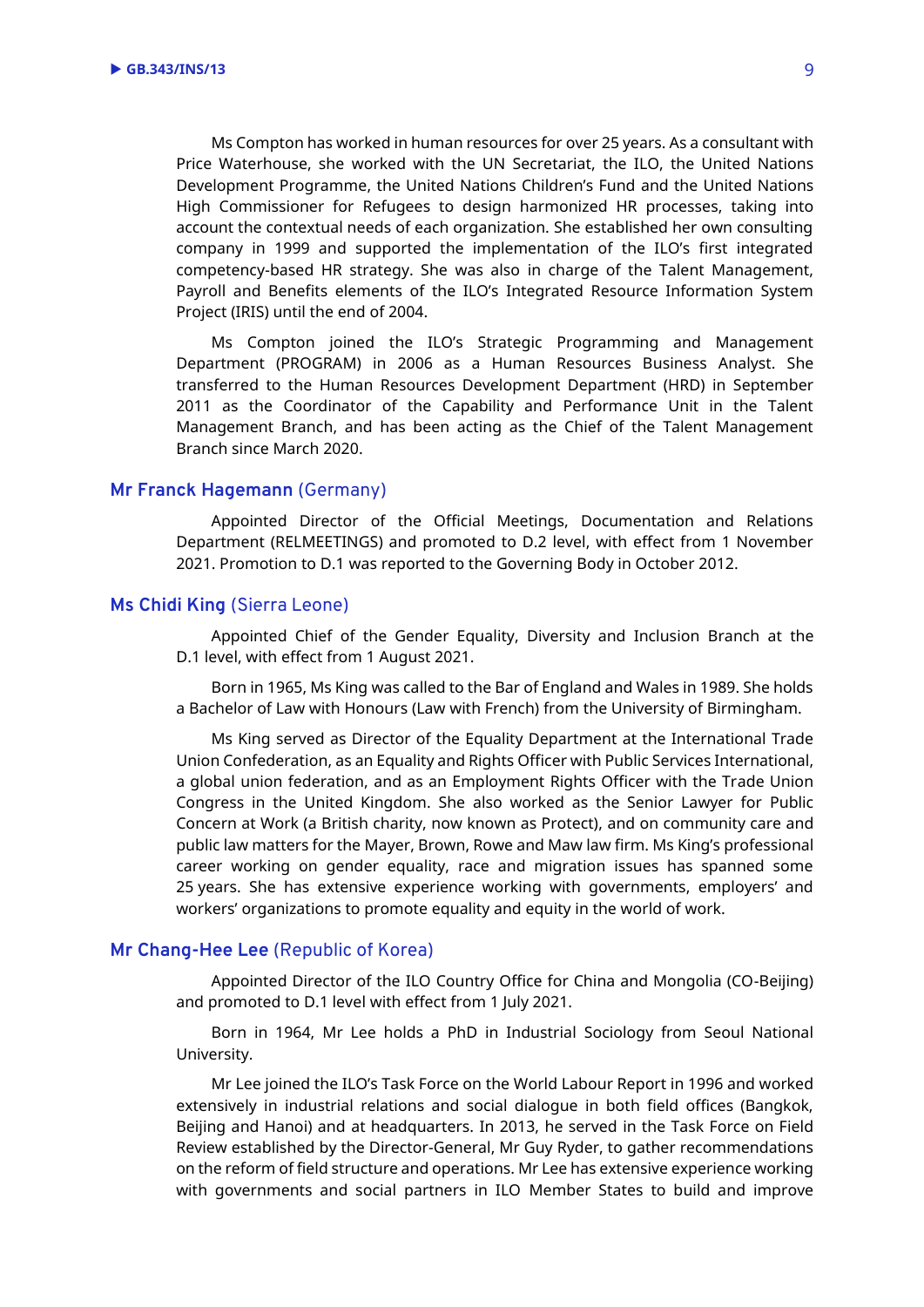industrial relations through freedom of association, collective bargaining, social dialogue, dispute settlement and wage policies. He has demonstrated his skills by developing trust-based relationships with ILO constituents, managing the workplace effectively and helping tripartite partners forge consensus on paths towards decent work. Mr Chang-Hee Lee was the Director of the ILO Country Office for Vietnam between September 2015 and June 2021.

#### **Mr Juan Llobera Serra** (Spain)

Appointed Adviser to the Director-General with effect from 1 November 2021. Promotion to D.2 level was reported to the Governing Body in November 2016.

#### **Ms Aminata Maiga** (Canada)

Appointed Director of the ILO Decent Work Technical Support Team for Central Africa and Country Office for Cameroon, Sao Tome and Principe, and Equatorial Guinea (DWT/CO-Yaounde) and promoted to D.1 level with effect from 1 August 2021.

Born in 1966, Ms Maiga graduated from the University of Clermont-Ferrand (France) with a Master's degree in Development Economics, a postgraduate degree (*DEA, Diplôme d'Études Approfondies*) in Economic Policy and a postgraduate degree (*DESS, Diplôme d'Études Supérieures Spécialisées*) in Project Analysis. She also holds an MBA from HEC Montreal.

Ms Maiga joined the ILO in 2009 as a Regional Coordinator for Women's Entrepreneurship in Africa at the ILO Regional Office for Africa in Addis Ababa. In 2010, she joined the Decent Work Technical Support Team for Central Africa in Yaounde (Cameroon) as a Senior Employment Creation and Enterprise Development Specialist. In April 2014, she became Director of the ILO Country Office for the Democratic Republic of the Congo, Angola, Central African Republic, Chad, Congo and Gabon, based in Kinshasa.

Before joining the ILO, Ms Maiga worked as a Senior Economist for the Government of the Northwest Territories in Canada; as a Financial Analyst at Roche Limited Groupe Conseil in Montreal; and as a Special Advisor at the Bureau National d'Études Techniques et de Développement (National Office of Technical Studies and Development) in Côte d'Ivoire.

During her professional career spanning more than 25 years, Ms Maiga has specialized in decent work matters, the challenges of a changing world of work in fragile situations, development policy analysis, inclusive and sustainable growth issues, and the formulation and implementation of policies, strategies and programmes focusing on decent work.

#### **Ms Petra Marshall** (United Kingdom)

Appointed Director of the Information and Technology Management Department (INFOTEC) and promoted to D.2 level, with effect from 1 November 2021. Promotion to D.1 was reported to the Governing Body in October–November 2014.

### **Ms Elena Montobbio De Balanzó** (Spain)

Appointed Director of the Decent Work Technical Support Team and Country Office for Central America (DWT/CO-San José) and promoted to D.1 level with effect from 1 November 2021.